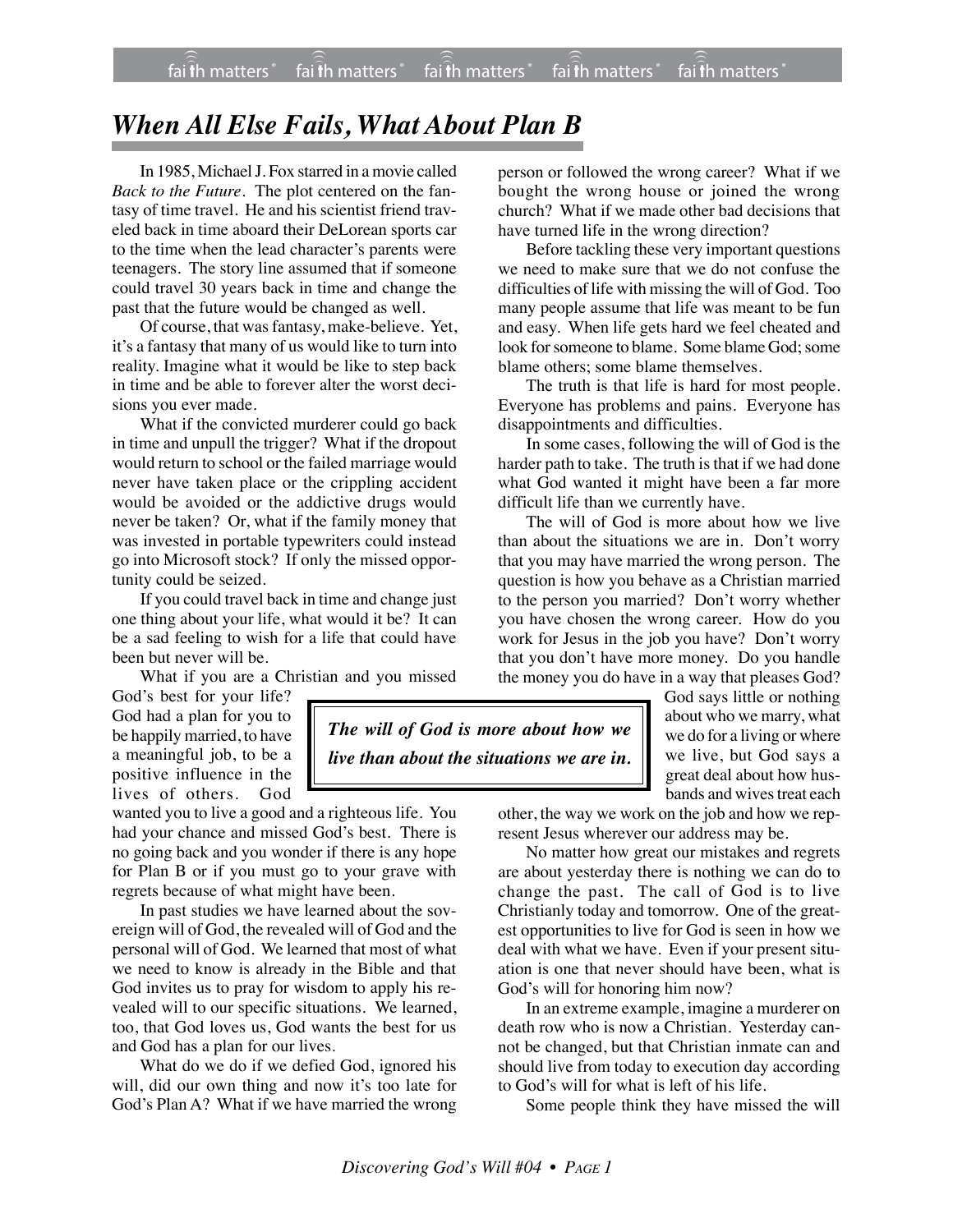of God and they haven't. A common mistake is to compare to other people rather than truly knowing God's will. Because a sister is married, a brother makes more money or a neighbor has a higher career rating does not mean that is what you should have. It is altogether possible that you are exactly where God wants you and that he is calling on you to live for him in ways that would not be possible if you had a different spouse, different children, a different job or some other circumstance.

With all of that as background, let's focus now on those who have missed God's will for their lives and know it. This is the person who deliberately ignored or defied God's revealed will. As a Christian, he knew he was not supposed to marry a non-Christian, but he married her anyway. She wanted the job so badly that she lied on her resume and got the job God never wanted her to have. They entered a lawsuit against another Christian that God didn't want in a secular court. Someone has harbored a bad attitude against an enemy when God said to forgive. He became rich by taking unfair advantage of the poor: charging high interest rates, underpaying employees, taking greedy advantage of the law in business. Another has damaged health and relationships with alcohol or drugs. He or she has harbored and nurtured a bad attitude and critical spirit that has repeatedly hurt innocent people.

To keep this practical, let's get personal. Is there a specific situation in your life where you have missed the will of God? Keep that area in mind as we consider three steps toward regaining the will of God in our lives.

First on that list is repentance. Repentance is being genuinely sorry, admitting we were wrong and committing to turn around and go in a different direction. Repentance is a change of mind, attitude and actions.

St. Paul wrote to the Corinthians and told them about the tremendous and powerful transforming value of repentance. He said in II Corinthians 7:10- 11:

Godly sorrow brings repentance that leads to salvation and leaves no regret, but worldly sorrow brings death. See what this godly sorrow has produced in you: what earnestness, what eagerness to clear yourselves, what indignation, what alarm, what longing, what concern, what readiness to see justice done.

We live in a culture that promotes a victim mentality that assumes someone else is responsible. Repentance is taking responsibility for our actions rather than blaming others. It is much more than being sorry when things turned out poorly. It is saying it was our fault.

Genuine repentance can bring powerful transformation. In past generations the evidence of repentance was lengthy weeping before God. While I don't think it is necessary to cry for three months, those who genuinely repent before God are more likely to lie on the floor and pray with tears than they are to pray a quick prayer to get it over with.

In the United States there are often two parts to a capital criminal trial. The first part is to determine guilt and the second part is to decide the sentence. Juries often look for evidence of remorse when making the sentencing decision. If juries can tell if someone is truly sorry and repents, so can Go and so can we.

Jesus told one of his most famous stories in Luke 15:

There was man who had two sons. The younger one said to his father, "Father, give me my share of the estate." So he divided his property between them.

Not long after that, the younger son got together all he had, set off for a distant country and there squandered his wealth in wild living. After he had spent everything, there was a severe famine in that whole country, and he began to be in need. So he went and hired himself out to a citizen of that country, who sent him to his fields to feed pigs. He longed to fill his stomach with the pods that the pigs were eating, but no one gave him anything.

When he came to his senses, he said, "How many of my father's hired men have food to spare, and here I am starving to death! I will set out and go back to my father and say to him: 'Father, I have sinned against heaven and against you. I am no longer worthy to be called your son; make me like one of your hired men.'" So he got up and went to his father.

But while he was still a long way off, his father saw him and was filled with compassion for him; he ran to his son, threw his arms around him and kissed him.

The son said to him, "Father, I have sinned against heaven and against you. I am no longer worthy to be called your son."

But the father said to his servants, "Quick! Bring the best robe and put it on him. Put a ring on his finger and sandals on his feet. Bring the fattened calf and kill it. Let's have a feast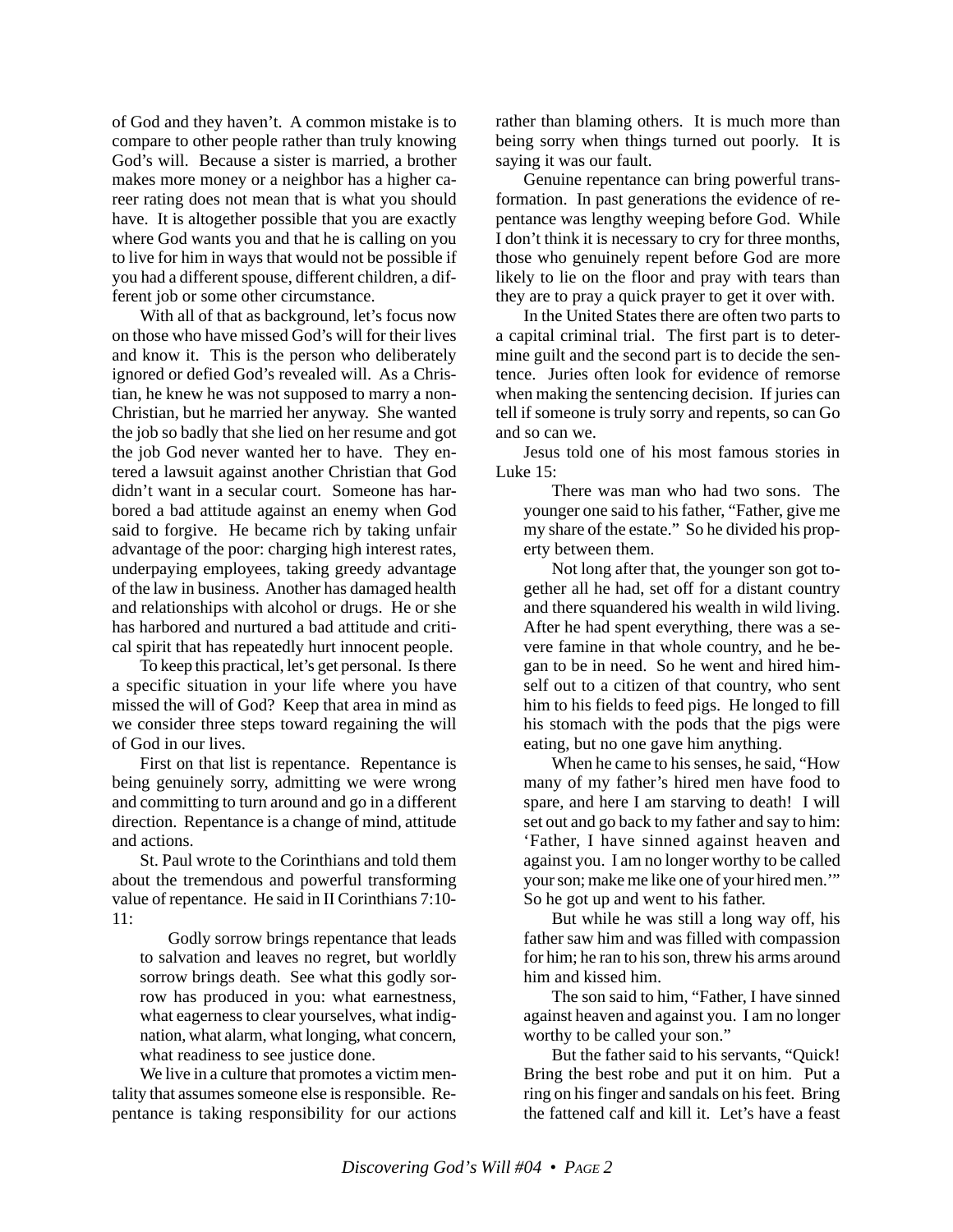and celebrate. For this son of mine was dead and is alive again; he was lost and is found." So they began to celebrate.

Meanwhile, the older son was in the field. When he came near the house, he heard music and dancing. So he called one of the servants and asked him what was going on. "Your brother has come," he replied, "and your father has killed the fattened calf because he has him back safe and sound."

The older brother became angry and refused to go in. So his father went out and pleaded with him. But he answered his father, "Look! All these years I've been slaving for you and never disobeyed your orders. Yet you never gave me even a young goat so I could celebrate with my friends. But when this son of yours who has squandered your property with prostitutes comes home, you kill the fattened calf for him!"

"My Son," the father said, "you are always with me, and everything I have is yours. But we had to celebrate and be glad, because this brother of yours was dead and is alive again; he was lost and is found."

Jesus' famous parable of the Prodigal Son is a story about deliberately disregarding the father's will and then coming to repentance. He came to his senses. He saw things differently. He admitted he was wrong. He was humble. He blamed no one else. He made no demands.

When we have missed God's best for our lives,

we should repent. We should come to our senses and admit that what we have done is wrong. We should be humble and genuinely sorry. We should take responsibility and ask for for-

giveness. Decide to go in a new and better direction. And, tell God!

Is repentance hard? Sometimes it can be indescribably hard. Yet, repentance may be the key to unlock the prison door of past sins and enter the freedom of a whole new life with God. Repentance can be revolutionary and good.

Related to repentance is repair. When we have done damage to ourselves and to others we can do our best to fix what we have broken. Sometimes it is as simple as saying, "I'm sorry." Go to the person who was injured and apologize and ask for forgiveness. The other person may be a parent, former boss, neighbor, ex-husband or wife, teacher, patient or friend.

If the other person won't talk to you, send a letter. If a letter won't work, go through a mutual acquaintance. If the other person is dead, consider going to the cemetery and standing by the grave to say, "I'm sorry. She won't hear you, but it is symbolically the best that you can do.

Sometimes the repair is restitution - paying back what was taken. Zacchaeus was a first century tax collector who cheated and stole from taxpayers. Then he met Jesus Christ and had a total change of direction. He repented of what he had done wrong and promised to make things right. Luke 19:8 says that "Zacchaeus stood up and said to the Lord, 'Look, Lord! Here and now I give half of my possessions to the poor, and if I have cheated anybody out of anything, I will pay back four times the amount*.*"

The point here is not that we have to repay 400% of what we have stolen but that we do whatever is necessary to repair the damage that we have done.

What comes to mind for you? Is there anyone you need to go to and make things right? An apology? A repayment? How about repairing someone's damaged reputation?

Some common sense is needed here. Don't fix what isn't broken. You may have harbored evil thoughts concerning someone but that person doesn't even know it. It's probably not a good idea to call and say to your best friend, "I've always thought you were a first class loser and I never have

> understood why I ever liked you in the first place."

*Repentance is taking responsibility for our actions rather than blaming others.*

Don't do something that will make matters worse. If you were unfaithful

to your wife 50 years ago it's probably not a good idea to confess your sin on your Golden Wedding Anniversary or on a deathbed. Some attempted repairs do more damage than good.

Don't do what's easiest for you. Do what's best for others. Do everything you can to make things right and make things better for anyone whom you have harmed.

Some things can't be fixed or changed. If you have married someone you never should have married, stay with that marriage and do your best to make it good. If you have run up debts that you never should have entered into, you are obligated